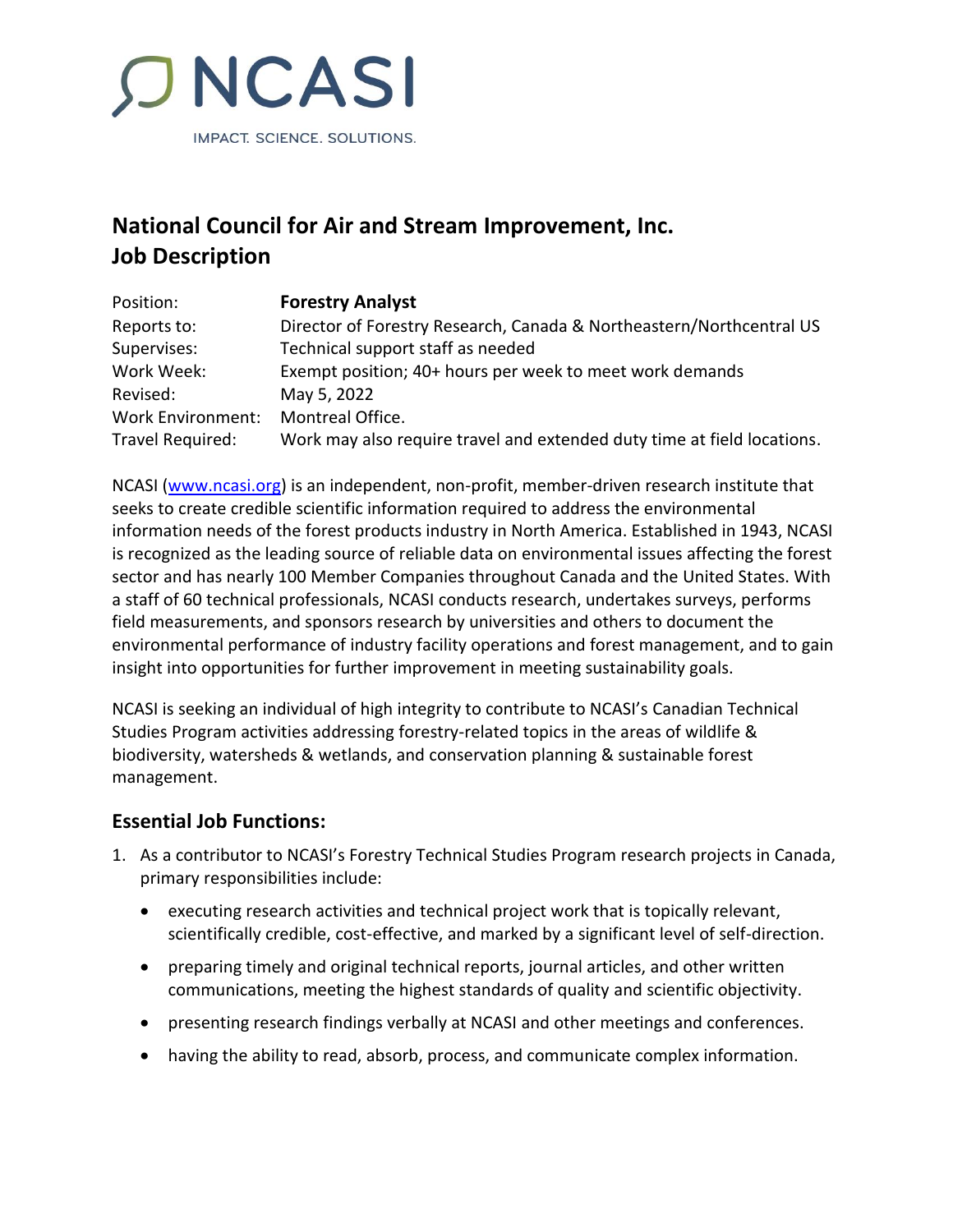- having the ability to get to and work from the Montreal office or field location, as required.
- having the physical capability of carrying out sampling and other study activities at field sites, including at remote forest locations that may involve prolonged (multi-day) exposure to inclement conditions and the necessity to hike carrying equipment (10 kg or more) over rough terrain (for 3 km or more).
- following all safety procedures, and wearing safety equipment required at field study locations, including those dictated by local authorities.
- 2. As a scientist in their area of expertise, maintain knowledge of current issues and technical advances through review of current literature, participate in appropriate professional societies, and communicate with leading researchers involved in this field.
- 3. As a contact providing technical support to industry:
	- respond to technical and scientific queries from member companies and industry organizations in a clear, competent and timely manner, striving for delivery of material to be used in responses to member-specific questions within one working day.
	- use critical and integrative thinking skills to identify innovative and practical solutions to member company challenges.
	- maintain a current understanding of industry issues, including basic knowledge of forest environment issues outside primary area of expertise.
	- maintain knowledge of NCASI's overall forestry technical studies program.
- 4. As an NCASI representative at conferences, meetings, and off-site visits:
	- present scientifically-sound, credible technical information.
	- foster relationships with current member companies as well as with potential new member companies.
	- conduct all activities in a professional manner.
- 5. As a staff member of NCASI:
	- act in a manner that is honest and respectful of co-workers, exhibiting a strong sense of integrity and candor.
	- undertake research and technical studies in collaboration with other NCASI staff, as appropriate, in a manner that fosters a strong team-based environment that is founded on sharing and learning knowledge from others.